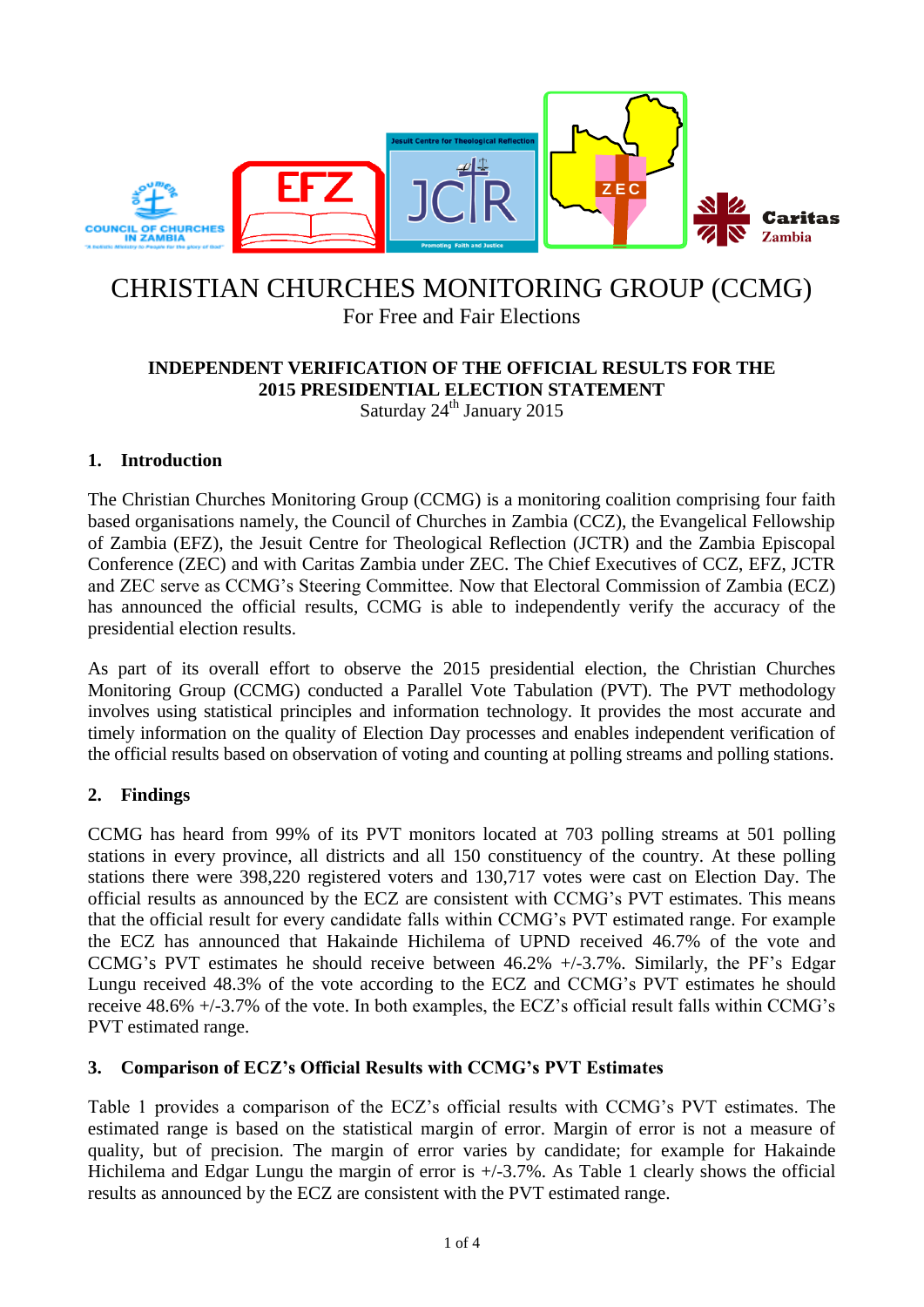| Table 1:<br><b>Comparison of ECZ's Official Results with CCMG's PVT Estimates</b><br>(based on 699 of 703 polling stream at 498 of 501 polling stations reporting at<br>which 130,717 votes were cast) |                 |                                         |                                              |                                              |  |  |  |  |  |  |  |
|--------------------------------------------------------------------------------------------------------------------------------------------------------------------------------------------------------|-----------------|-----------------------------------------|----------------------------------------------|----------------------------------------------|--|--|--|--|--|--|--|
| Candidate                                                                                                                                                                                              | <b>Party</b>    | ECZ<br><b>Official</b><br><b>Result</b> | <b>CCMG</b><br><b>PVT</b><br><b>Estimate</b> | <b>CCMG</b><br><b>PVT</b> Margin<br>of Error |  |  |  |  |  |  |  |
| Eric M Chanda                                                                                                                                                                                          | 4R              | $0.5\%$                                 | 0.5%                                         | $+/-0.1%$                                    |  |  |  |  |  |  |  |
| Elias CM Chipimo                                                                                                                                                                                       | <b>NAREP</b>    | $0.4\%$                                 | 0.4%                                         | $+/-0.1%$                                    |  |  |  |  |  |  |  |
| Hichilema Hakainde                                                                                                                                                                                     | <b>UPND</b>     | 46.7%                                   | 46.2%                                        | $+/-3.7%$                                    |  |  |  |  |  |  |  |
| Tilyenji C Kaunda                                                                                                                                                                                      | <b>UNIP</b>     | $0.6\%$                                 | 0.8%                                         | $+/-0.2%$                                    |  |  |  |  |  |  |  |
| Edgar Lungu                                                                                                                                                                                            | PF              | 48.3%                                   | 48.6%                                        | $+/-3.7%$                                    |  |  |  |  |  |  |  |
| Godfrey K Miyanda                                                                                                                                                                                      | <b>HERITAGE</b> | 0.3%                                    | $0.3\%$                                      | $+/-0.1\%$                                   |  |  |  |  |  |  |  |
| Nevers S. Mumba                                                                                                                                                                                        | <b>MMD</b>      | 0.9%                                    | 0.8%                                         | $+/-0.1%$                                    |  |  |  |  |  |  |  |
| Edith Z Nawakwi                                                                                                                                                                                        | <b>FDD</b>      | 0.9%                                    | 1.0%                                         | $+/-0.2%$                                    |  |  |  |  |  |  |  |
| Danny M Pule                                                                                                                                                                                           | CDP             | 0.2%<br>0.2%                            |                                              | $+/-0.1\%$                                   |  |  |  |  |  |  |  |
| Peter C. Sinkamba                                                                                                                                                                                      | <b>GREENS</b>   | 0.1%                                    | 0.1%                                         | $+/-0.1%$                                    |  |  |  |  |  |  |  |
| Ludwig S. Sondashi                                                                                                                                                                                     | <b>FDA</b>      | $0.1\%$                                 | 0.1%                                         | $+/-0.1%$                                    |  |  |  |  |  |  |  |

ECZ results as of 24 January 2015 with 150 of 150 constituencies reporting

The PVT estimated turnout is  $33.1\% +1.2$  while for rejected ballots it is  $1.0\% +1.0\%$ .

## **4. PVT Methodology**

The PVT methodology provides, amongst other things, immediate independent assessment of official results. The PVT's findings are based on the official announced and posted results from a nationally representative sample of polling stations selected by a trained statistician. CCMG's PVT sample includes 703 polling streams located at 501 polling stations in every province, district and constituency in the country. Appendix 1 shows the distribution of CCMG's PVT sample polling stations as compared to all of the polling stations by province. As the appendix clearly shows, the distribution of sampled polling stations matches the distribution of all polling stations in terms of polling stations, polling streams and registered voters. This demonstrates that the sample for CCMG's PVT is truly representative and that its findings are accurate.

CCMG's PVT monitors arrived at their assigned polling stations and polling streams at 5:30hrs in the morning and observed the entire process through voting, counting and posting of results. Throughout the day CCMG's PVT monitors sent in observer reports via coded text messages to a computer database for processing. All messages were checked for accuracy and verified. With regards to the results verification, CCMG's PVT monitors did not ask any voter for whom he/she voted (a PVT is not an exit poll) nor did they count the ballots themselves.

All CCMG's PVT data comes from polling stations and polling streams where voting and counting occurred and based on direct observation of the entire process there. No CCMG PVT data comes from collation centres. This gives the highest assurance that CCMG's PVT findings reflect the actual ballots cast by voters.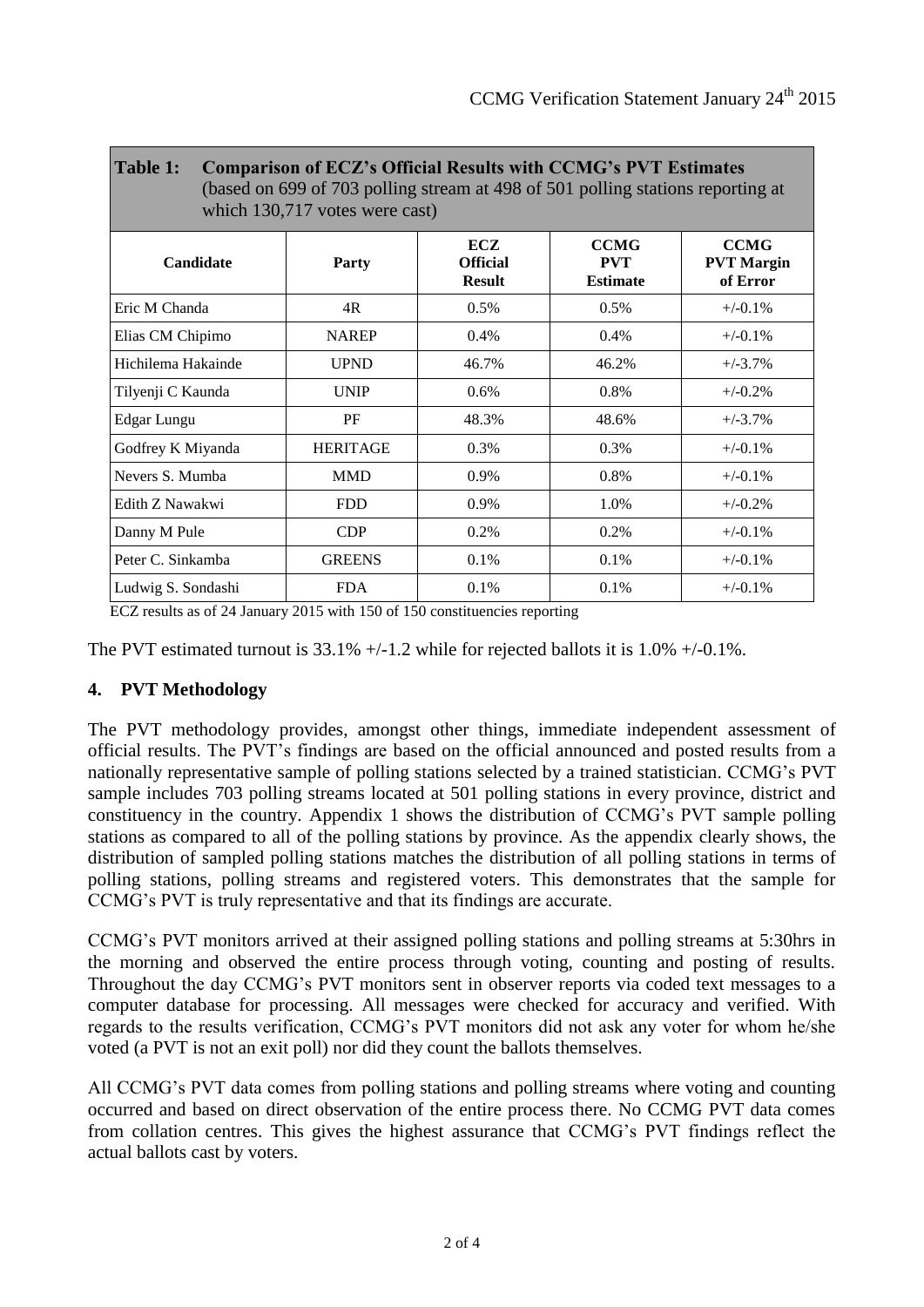#### **5. Conclusion**

Based on the findings of the CCMG's PVT, Zambians should have considerable confidence that the official results as announced by the ECZ reflect the ballot casts at polling stations. Not only are the ECZ's official results consistent with the PVT estimates, but, as CCMG indicated in its preliminary statement, voting and counting proceeded with only minor issues at the overwhelming majority of polling stations and polling streams. Importantly, PF had party agents at 93% of polling stations during counting and at just 3% of those stations did PF party agents not sign the official results form. Similarly, at 97% of polling stations a UPND party agent was present during counting and again at only 3% of polling stations did the UPND party agent not sign the official results form. Further, at 98% of polling stations all political party agents present were given a copy of the official results form and at 98% of polling stations the official results were also posted for the public to see. All of this clearly demonstrates that it was a credible process and that the ECZ's official results reflect the ballots cast at polling stations and polling streams. ECZ can further enhance the transparency and accountability of the electoral process by posting the polling station results on their website.

Now that the ECZ has announced the official results, CCMG calls on the winners to be magnanimous in victory and for those who did not make it this time to recognize that this is not the country's last election. Voters will go to the polls again in 2016 and hence all candidates and parties will have another opportunity to convince voters that they have the best policies for the country and would make the best representatives of the people.

Despite the credibility of the Election Day processes, CCMG is very concerned about the low turnout for these elections as low participation undermines the credibility of our democratic institutions and elected leaders. While low turnout may be due to the rain, the rain did not stop the ECZ from conducting the elections nor CCMG from monitoring them. More analysis is needed to understand why voters did not participate and how to ensure a higher voter turnout in 2016. Further, we need to ensure that in 2016 a) political leaders do not make unsubstantiated and alarming statements; b) there are no incidents of political violence; c) electoral endorsements are not made in anticipation of political favours; and d) candidates do not secure funding from dubious sources as it has the potential to mortgage the country. All of these require electoral reforms that require action before the 2016 tripartite elections.

In closing, the CCMG Steering Committee congratulates all Zambians on a successful election, but at the same time we appeal to everyone, especially all candidates and their supporters, to act responsibly and in the interest of the nation. Zambia has constitutionally managed the passing of a president and provided an opportunity for its citizens to select a new head of state of their choosing. This is no small feat and hence all Zambians are winners regardless of how they voted. Once again Zambia has been able to demonstrate a good example to Africa of democratic elections.

Rev. Pukuta Mwnza, EFZ

Fr. Cleophas Lungu, ZEC

*<u>Ialiale</u>* 

Rev. Susanne Matale, CCZ

Fr. Leonard Chiti, JCTR

CONTACT DETAILS: Telephone: 0211 260980 / 261789 or Mobile: 0979961450 / 0955791527 / 0977582571